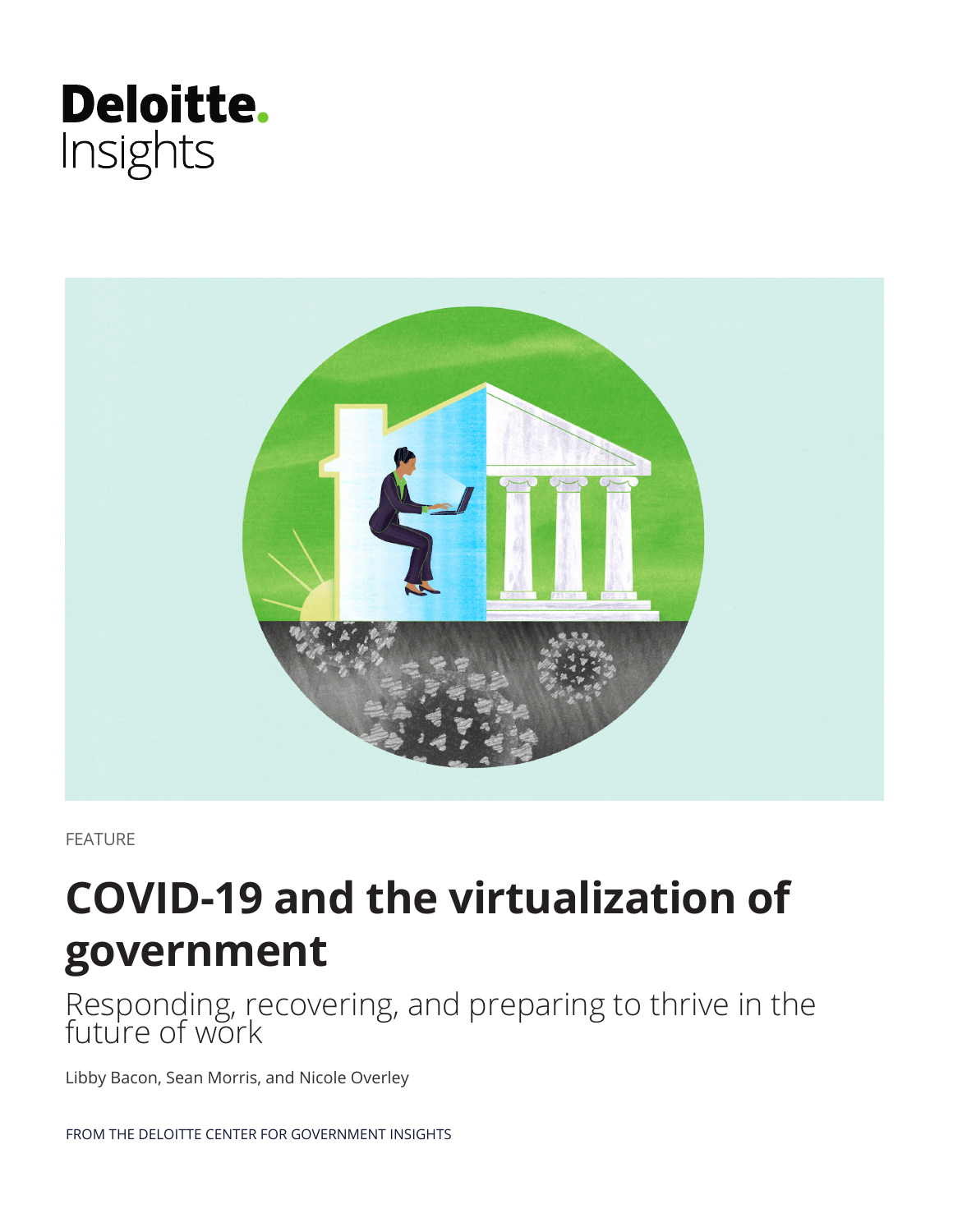For government agencies, COVID-19 has made the future of work a current workplace reality. Learn steps leaders can take now to embrace the transition and get ready for what's coming next.

 $\prod$ HE SUDDEN AND involuntary transition to remote work caused by COVID-19 hasn't been perfectly smooth for government agencies. Some are finding they lack the infrastructure to handle so many people working from home. They've discouraged streaming music to free up bandwidth.<sup>1</sup> They're experimenting with shift-based working hours to adhere to social distancing practices, while security experts worry about the increased attack surface with sensitive government information being accessed at home.<sup>2</sup>

The disruption over the past month has been real, and in many cases, the response has been fast. But once the pandemic is over, the transition from remote back to the physical office won't be easy either—and not just because of the potential for ongoing social distancing measures in the months to come. In March, when the US Social Security Administration enacted the second phase of a program to close a decades-old telework program and reintegrate employees into full-time, office-

based work, employees resisted the change more than expected.3 They had simply grown comfortable, and happy, working from home.

And they were not alone: In a 2018 survey, 76 percent of public and private sector employees indicated they would be more loyal to their employers if they had flexible work options.4 Just avoiding commutes alone reduced stress and gave employees more time.<sup>5</sup> And in a 2014 survey of US internet users, twothirds of respondents indicated that

they are actually more productive when they work remotely.6 The Office of Personnel Management's

*2018 Report on the status of telework in the federal government* found that 63 percent of respondents believed telework improved their performance.7

As organizations in both the public and private sector continue to have employees work at home in response to the COVID-19 pandemic, they may be undergoing a transition that they can't take back easily. Workflows will likely have to adapt, and workforces will settle in to a different kind of life balance. When it's safe to return to the office, employees may not be returning to the same work. In some cases, the nature of their jobs and the expectations may have changed. Remote work might not just be a short-term inconvenience. It appears that we may be on the cusp of a long-term transformation. COVID-19 has accelerated the timeline for the future of work—it's here now, and it's altering most aspects of how we work, where we work, and what we need to work effectively and collaboratively together.

**We may be on the cusp of a longterm transformation. COVID-19 has accelerated the timeline for the future of work—it's here now, and it's altering most aspects of how we work, where we work, and what we need to work effectively and collaboratively together.**

> What does that mean for government agencies? It means teams should consider the need to adapt to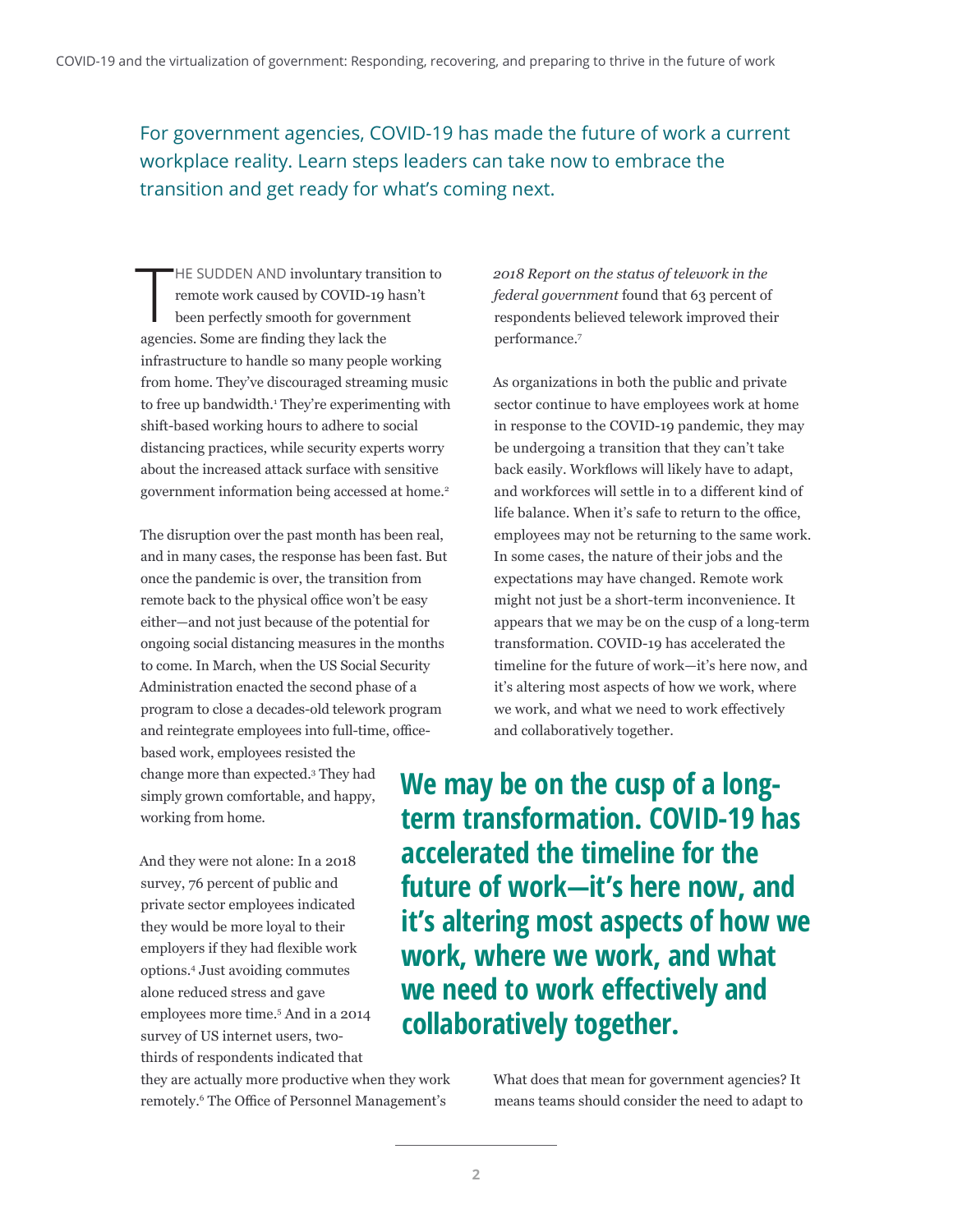the new normal today. Leaders and policymakers, meanwhile, need to prepare for the "next normal" tomorrow, gathering the data they need to understand what works well virtually and what doesn't, so they can make intentional choices that enhance and sustain the employee experience at the same time.

### **Responding now: Virtual work in a COVID-19 world**

Government agencies are wrestling with a host of complications in today's transition, and many are tactical and technological. Too many people on the same VPN slows down access.<sup>8</sup> Cyber threats are on the rise and more people working remotely

can expose vulnerabilities that hackers can exploit.9 The Cybersecurity and Infrastructure Security Agency is producing an interim Trusted Internet Connection policy to deal specifically with telework.<sup>10</sup> The Department of Defense alone will

spend US\$300 million to upgrade its technical infrastructure.<sup>11</sup>

But continuity of operations is not just about the technology—it's about the people behind the screens who have to work with machines, as well as other humans, to get things done. There are nuances of the "new normal" to pay attention to as we adapt fast to our virtual world today and learn to collaborate, manage, and deliver our work.

#### GOALS, TASKS, AND TIMELINES—AND THE SKILLS YOU NEED TO ACHIEVE THEM—ARE CHANGING

Today, the question is not which work can be done virtually. It's how agency leaders can best manage the virtual version of almost all work. Managers in government agencies are navigating an unprecedented challenge—learning how to manage virtually, while learning how their teams' work will

get done differently, virtually. Already, federal workforces are realizing that people working from mobile or remote platforms need new cybersecurity practices and training.12 Even giving presentations and engaging with an audience becomes a new skill in a virtual environment.

For both managers of teams and team members, be aware that some goals may be harder to achieve. It might seem obvious, but it can't be overstated: Some tasks that you need to do during this time may become more complex. Timelines may need to change to accommodate the challenges of remote collaboration, or to accommodate the need to have physical access to data or systems; agencies may have to set up shift schedules to adhere to social distancing practices.

### **It might seem obvious, but it can't be overstated: Some tasks that you need to do during this time may become more complex.**

Already, the DoD has classified its workforce according to three tiers of remote access needs, to minimize the number of people coming into the office to access classified information.13 "Essential" employees with jobs that are not possible to do remotely have required new safety precautions and sanitary standards. In many of these agencies, HR is becoming the de facto command center to support the consistency of the essential employee experience, manage their needs, and provide contingency plans in case employees who handle mission-critical work become ill.

Taking a realistic look at the impacts of this shift and the impacts of the pandemic, which may have changed a team's priorities—is critical. Establishing avenues for open, honest, and proactive communication about goals, boundaries, and work-life fit has become more important now than ever. This should start with agency leaders,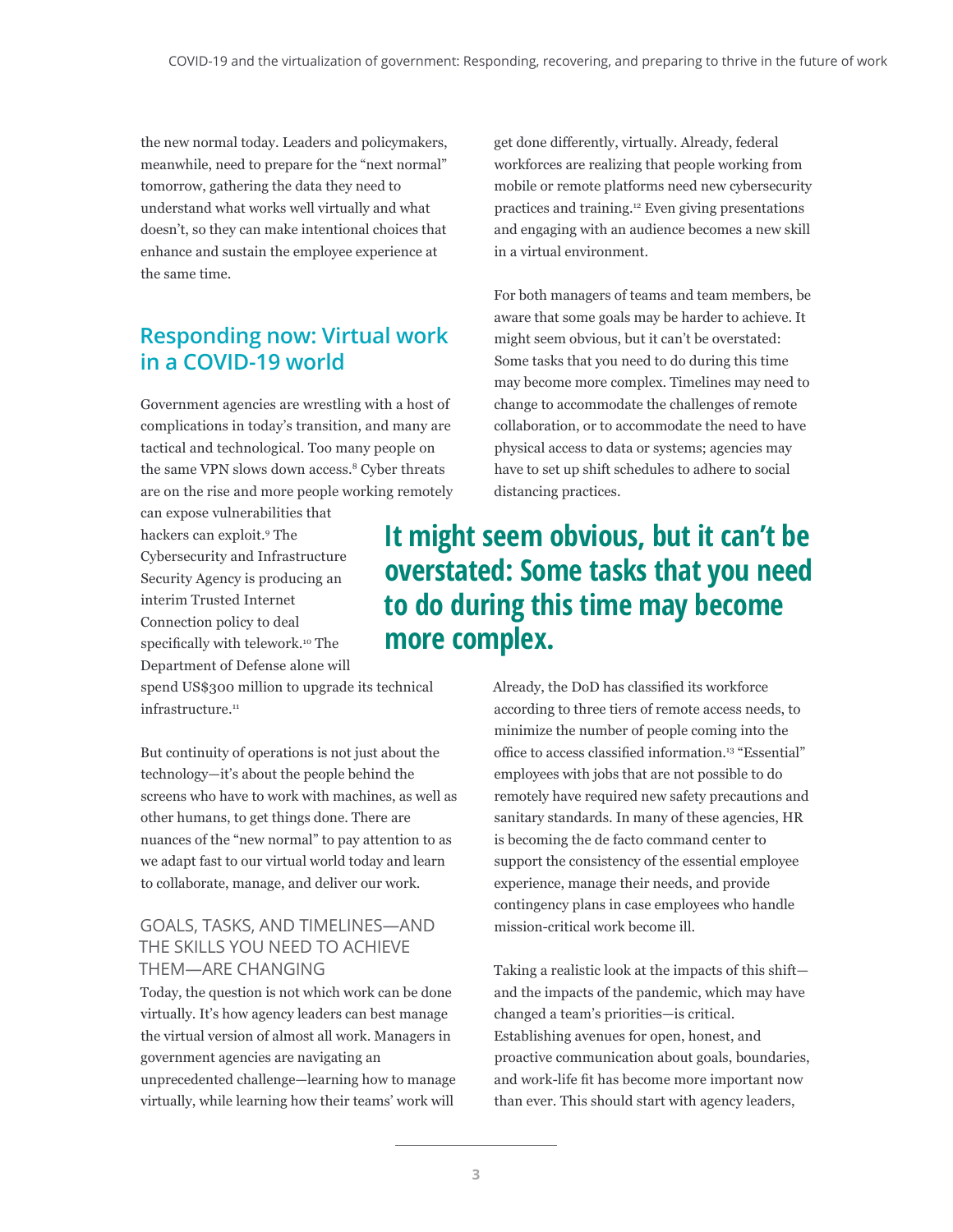and then cascade down to functional, team, and individual levels.

#### EMBRACING AUTHENTICITY IN THE "WORKPLACE" HAS BECOME EVEN MORE IMPERATIVE

In a time of uncertainty, it is human nature to rely on each other for support—and sometimes it's harder to support each other in a virtual environment. It's everyone's job to keep morale high and focus on building and maintaining a virtual

culture that is as strong (or stronger!) than what began in-person. Some qualities and activities that build naturally in-person, such as trust, understanding, and unstructured interactions, may require deliberate development in a remote environment.

Leaders can use this COVID-19 workplace experience as an opportunity to check in with colleagues on how they are feeling. They should make time for virtual "hallway conversations" or "coffee chats." Consider innovative ways to connect team members and foster trust, such as two-way virtual mentoring pairs. Encourage one another to join videoconferences "as is" and treat them like regular meetings, not as if you're on TV.

### **Recovering tomorrow: Once we get used to this, then what?**

Most leaders are likely too busy with these immediate changes to consider how virtualization today will impact us tomorrow, but now is exactly the time to think about it. We don't expect that the end of the pandemic will bring us all back into our offices to "business as usual," as if nothing had happened. A "yellow light" to return to work, with some ongoing social distancing and uncertainty about future waves of outbreak, is much more

likely than an all-clear green one. Regardless, this change will probably occur right around the time everyone has gotten used to working from home, and appreciates some of the flexibility and worklife fit it may offer.

## **We don't expect that the end of the pandemic will bring us all back into our offices to "business as usual," as if nothing had happened.**

But this could be a blessing in disguise. As noted earlier, blanket policy decisions to "go remote" or "go back to the office" often backfire. Some organizations, both public and private, have made these decisions based on policy alone and ultimately reverse them due to unforeseen consequences. These organizations have downplayed the importance of workplace "fit for purpose"—designing what the workplace (and not just the physical space) should look like to suit the work that needs to be done, rather than the reverse.

Intentional design—rather than a one-workplacefits-all approach—can pay dividends. A 2019 study that looked specifically at the differences in how virtual teams performed on a variety of tasks showed that remote teams can outperform traditional teams if their work is designed correctly.14 It found, for example, that "virtual teams benefited from high levels of task interdependence because it required them to interact with each other more frequently and gain an understanding of one another, such as by asking questions or seeking feedback."15

The uncertainty around COVID-19 presents an opportunity for agency leaders to be proactive, and not just about expanding the use of collaboration tools or enhancing IT infrastructure and capacity. It's an opportunity to engage in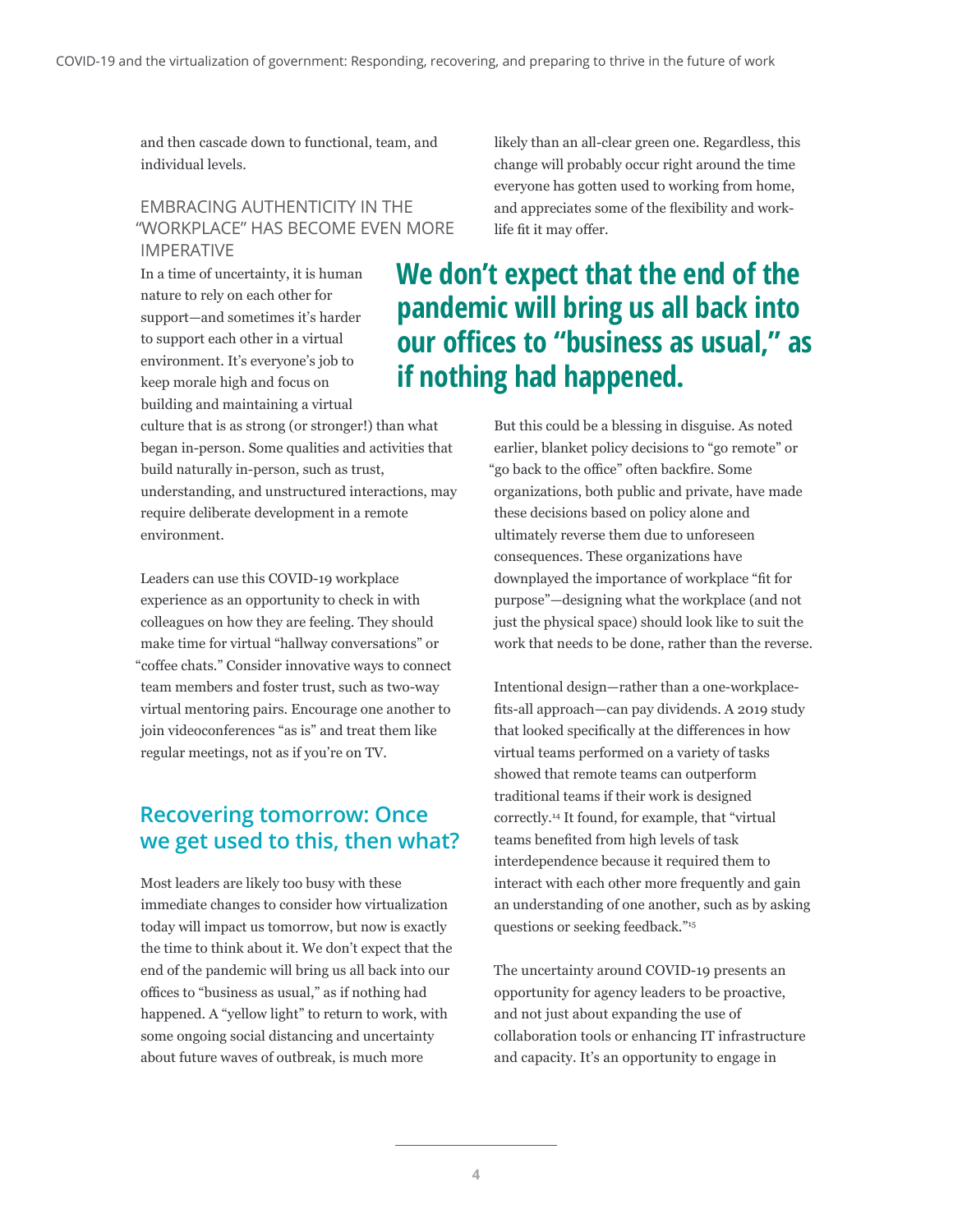real-time learning about how you're working today, and data-backed decision-making about how you want to work in the future. Leaders can take into account a host of considerations and priorities, from the mission criticality of work to employee preferences to physical space considerations and public health guidelines.

UNDERSTANDING WHAT WORK *WORKS*— AND WHAT DOESN'T—IS CRITICAL

Right now, agency leaders can establish mechanisms to capture and aggregate data on which tasks are being performed the same, better, or worse than before the transition to virtualization, across jobs, teams, and functions. This data needs to come from leaders and managers, and also from teams: What challenges are they facing? What's better and worse about working from home? Which tasks are truly mission-critical? How can the work be deconstructed to get granular about those truly mission-critical activities? Starting to gather data now will not only help agencies improve over the next few months, it will also help establish the building blocks for the right strategy in the months and years to come.

employees to capture their thoughts on the workfrom-home experience via anonymous surveys, interviews, focus groups, or using unique tools, such as journaling.

When New York City employed state-of-the-art machine learning and data analytics to predict likely building code violations, the team also incorporated a more traditional tool: experience. They included inputs from building inspectors who had performed the task firsthand and knew the neighborhoods.16 Their combined effort improved the rate at which inspectors found violations from 13 percent to 70 percent.<sup>17</sup>

### IF YOU BUILD THE STRATEGY, EMPLOYEES WILL COME (BACK TO THE WORKPLACE)

After the data has been gathered, leaders can do rapid scenario planning and build a post-COVID workplace strategy that accounts for the considerations and factors we've discussed in this article. This should start with defining the "workplace" as more than just the physical office location. Now more than ever, the workplace is the

**Starting to gather data now will not only help agencies improve over the next few months, it will also help establish the building blocks for the right strategy in the months and years to come.**

Leaders can establish and employ metrics to track productivity and outcomes as much as it makes sense to, but they shouldn't discount the importance of employee perspective, preferences, and experience. Staying authentic means recognizing the limits of data. They can encourage combination of where people work along with the culture, collaboration tools, and proximity choices needed to enable the most productive work and the best workforce experience.

In the post-COVID world, the strategy to return to the workplace may vary because of variations in workplaces themselves. If done right, government agencies will

likely have more data than ever to understand this … from the external environment and ongoing public health considerations, to employee preferences, to the prioritization of work tasks and the space considerations that may result. Leaders should avoid bringing everyone back to work at the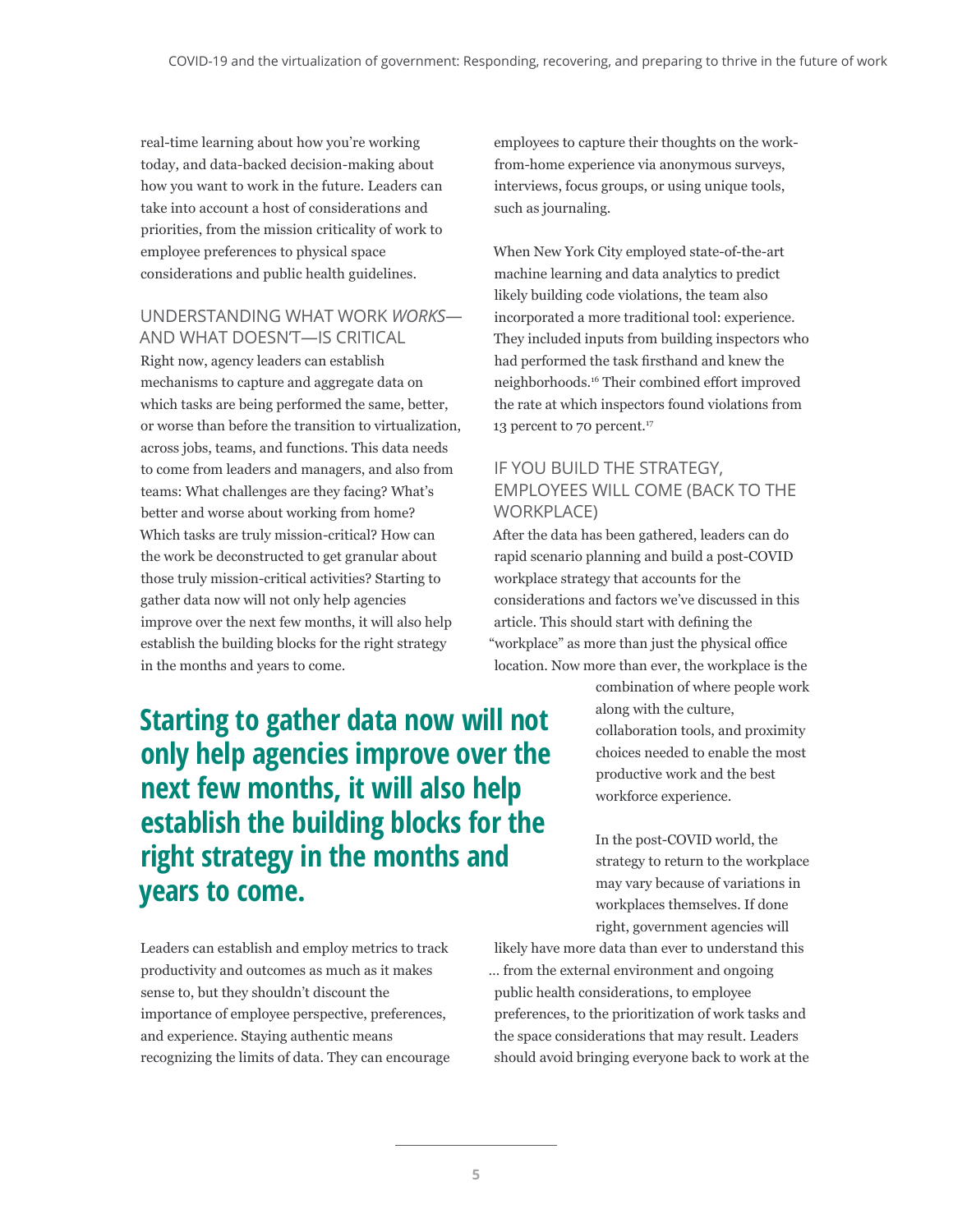same time without thinking through how to do it thoughtfully and strategically. Reintegration should factor in the work, the people, and the mission and goals altogether.

### **Preparing to thrive: Looking forward to the future of work**

Agency leaders can use the forced situation of having to work at home in response to COVID-19 as an opportunity to get better for the future. By assessing, prioritizing, and developing strategies in real time to match work activities to the optimal workplaces, leaders can help improve and rethink the work of government agencies for years to come. This, in turn, will help elevate the human experience to the level that everyone is seeking …

to not just survive, but thrive. Today, as agencies rapidly "virtualize," they can also learn from the bumps in the road, so that when teams come back together in person, they know how to work together, better.

**By assessing, prioritizing, and developing strategies in real time to match work activities to the optimal workplaces, leaders can help improve and rethink the work of government agencies for years to come.**

#### **ACTIONS YOU CAN TAKE NOW**

- **Be flexible:** Understand that goals, timelines, and skills may need to change to accommodate the challenges of remote collaboration, or to accommodate needs for physical access to data or systems.
- **Embrace authenticity:** Make time for virtual "hallway conversations" or "coffee chats" to build relationships and support each other. Consider innovative ways to connect team members and foster trust, such as two-way virtual mentoring pairs. Encourage one another to join video conferences "as is" and treat them like regular meetings, not as if you're on TV.
- **Collect data to understand what works:** Establish mechanisms to capture and aggregate data on what work is being performed the same, better, or worse than it was before the transition to virtualization—across jobs, teams, and functions. This will not only help you continuously improve over the next few months, it will also help you establish the building blocks for the right strategy in the months and years to come.
- **Strategize for the future:** Do some rapid scenario planning and build a post-COVID workplace strategy that takes into account the new "workplace." Now more than ever, the workplace is the combination of where you work along with the culture, collaboration tools, and proximity choices needed to enable the most productive work and the best workforce experience.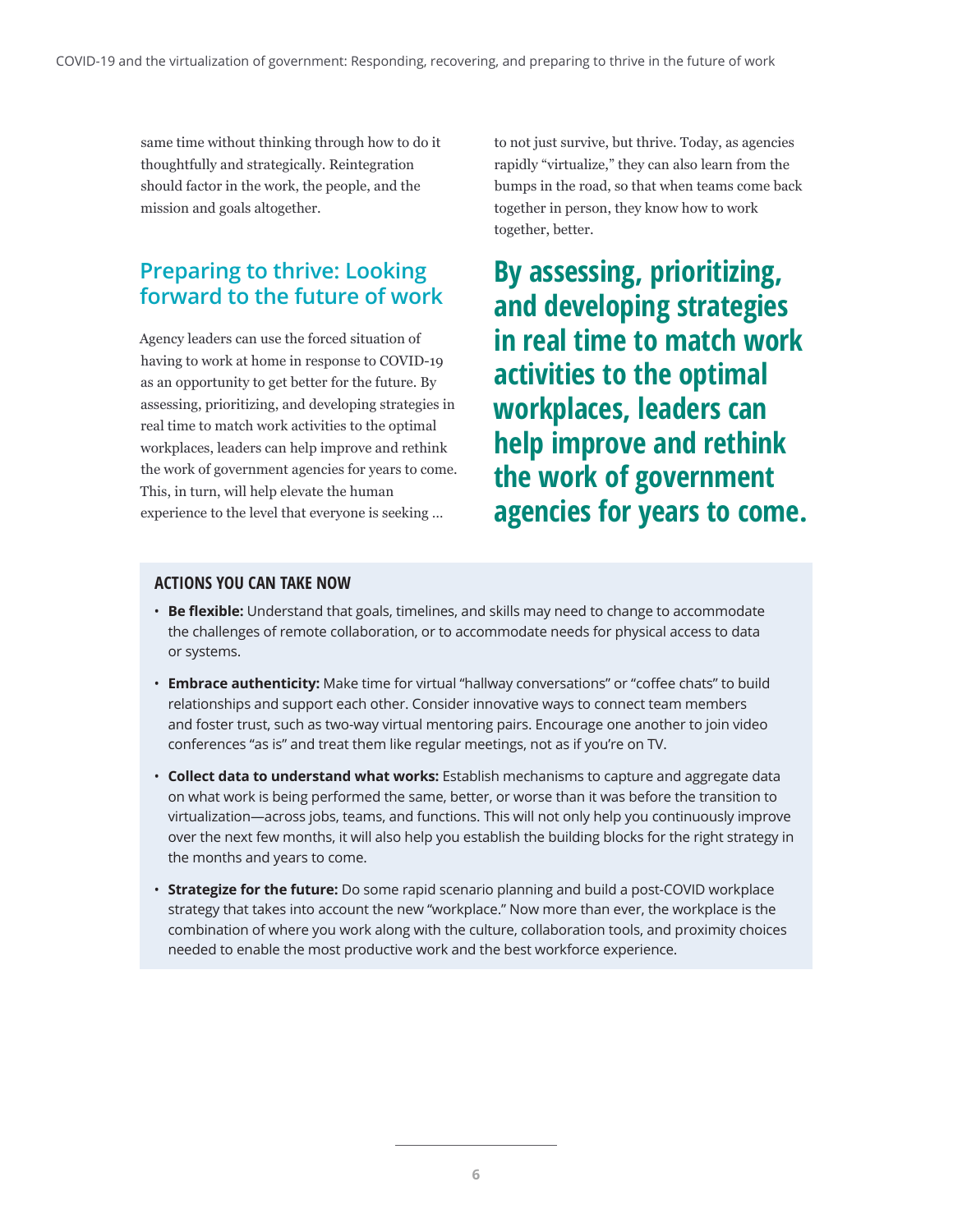## **Endnotes**

- 1. Dave Nyczepir, "Some agencies finding they lack the bandwidth for 'maximum telework'," Work Scoop, March 17, 2020.
- 2. Jackson Barnett, "DOD networks, under 'unprecedented' strain, are more vulnerable to attacks, official says," Fed Scoop, March 16, 2020.
- 3. Tara Subramaniam et al., "Trump administration confronting decisions to limit teleworking for federal employees as coronavirus cases mount," CNN, March 5, 2020.
- 4. Brie Weiler Reynolds, "FlexJobs 2018 Annual Survey: Workers believe a flexible or remote job can help save money, reduce stress, and more," FlexJobs, September 8, 2018.

5. Ibid.

- 6. CoSo Cloud, "CoSo cloud survey shows working remotely benefits employers and employees," February 17, 2015.
- 7. United States Office of Personnel Management, *Status of telework in the Federal government: Report to Congress, fiscal year 2017*, January 2019.
- 8. Jason Miller, "New DHS guidance to address long-standing network issues as telework exacerbates the problems," *Federal News Network*, April 3, 2020.
- 9. Ibid.
- 10. Ibid.
- 11. Frank Konkel, "Senate Stimulus Bill includes resources for federal telework and contracting community," NextGov, March 26, 2020.
- 12. Dave Nyczepir, "For remote learning in government, coronavirus cyber training could prove transformational," Fed Scoop, March 25, 2020.
- 13. Barnett, "DOD networks, under 'unprecedented' strain, are more vulnerable to attacks, official says."
- 14. Lisa Handke et al., "Interactive effects of team virtuality and work design on team functioning," *Small Group Research* 51, no. 1 (2019): pp. 3–47, DOI: 10.1177/1046496419863490.
- 15. Ibid.
- 16. William D. Eggers, Jim Guszcza, and Michael Greene, "Making cities smarter: How citizens' collective intelligence can guide better decision making," *Deloitte Review* 20, January 23, 2017.
- 17. Ibid.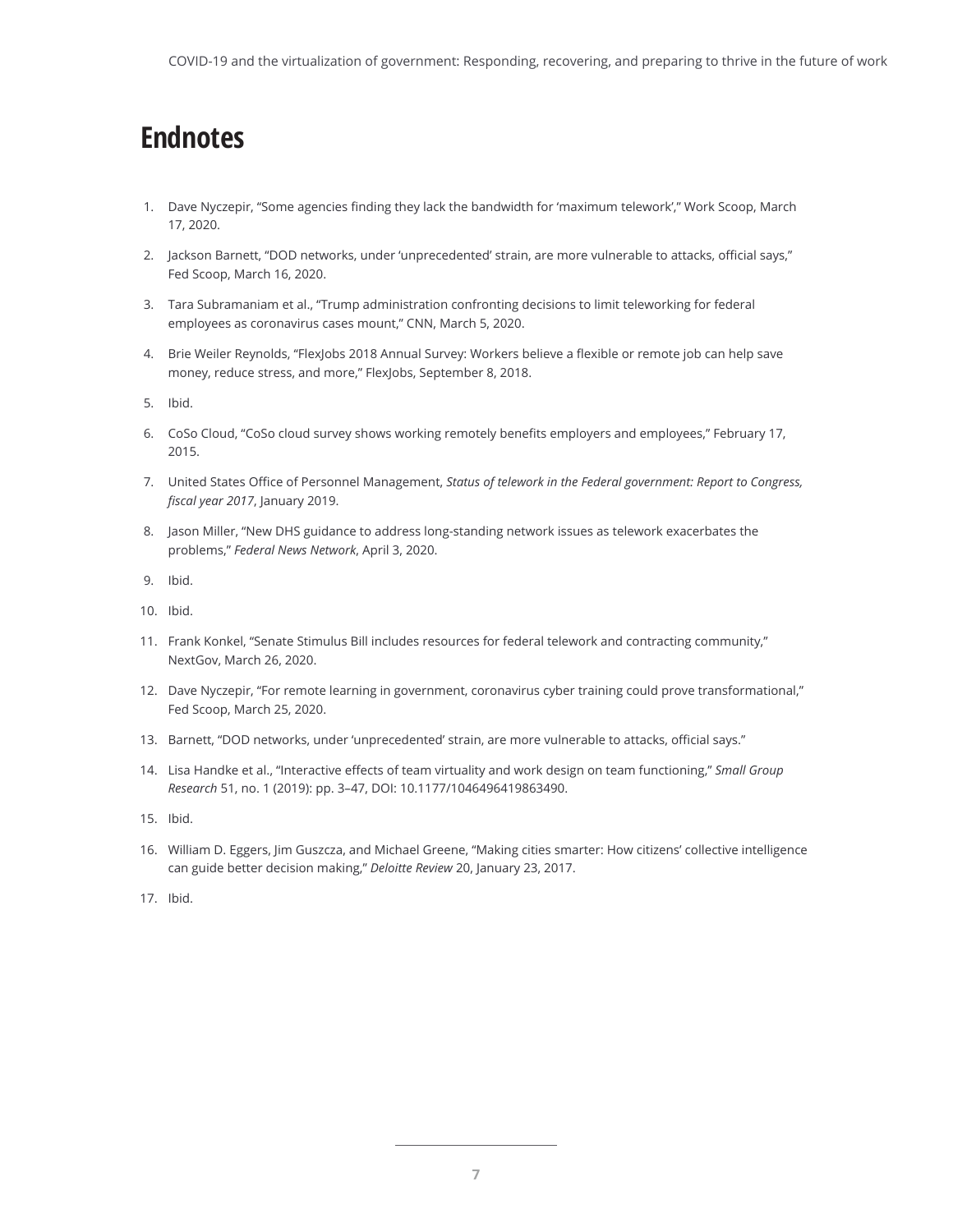## **Acknowledgments**

The authors would like to thank **Amrita Datar**, **William Eggers**, and **David Noone** from the Deloitte Center for Government Insights for their contributions.

## **About the authors**

#### **Libby Bacon | elbacon@deloitte.com**

Libby Bacon has more than 20 years of experience leading large-scale organizational change management efforts across the government sector. She leads Deloitte's Organizational Transformation practice across Government and Public Services. Her work focuses on organizational change management, talent, learning, employee engagement, and culture. She is based in Harrisburg, Pennsylvania.

#### **Sean Morris | semorris@deloitte.com**

Sean Morris is a member of Deloitte's US and global Government and Public Services (GPS) executive committees and the US firm's operating committee. As the chief operating officer (COO) for Deloitte's \$4-billion US GPS business, Morris has day-to-day operational responsibility for more than 14,000 US and globally deployed personnel. His portfolio includes HR, IT, facilities, contracts, finance, security, compliance, marketing, and business development.

#### **Nicole Overley | noverley@deloitte.com**

Nicole Overley focuses on human capital within Deloitte's Government & Public Services practice, helping clients achieve their mission and vision through transformational change and unlocking the potential of exponential technologies, new workforce models, and ways of working within organizations. She has worked with a broad range of Deloitte's clients across industries in both the public and private sectors, including the nation's largest integrated health care system, leading-edge state and local agencies and nonprofits, and multinational corporations in the hospitality and retail sectors.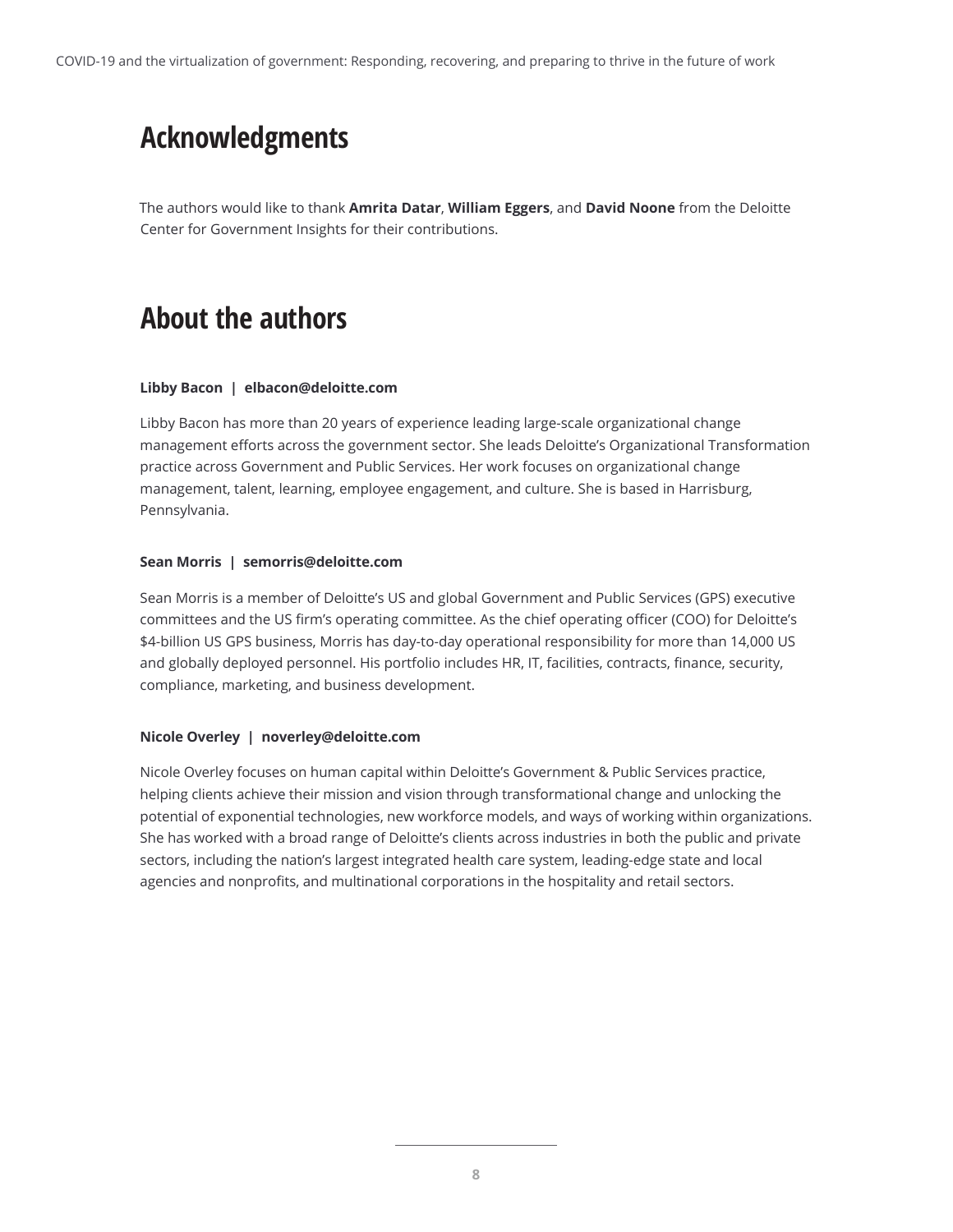## **Contact us**

*Our insights can help you take advantage of change. If you're looking for fresh ideas to address your challenges, we should talk.*

### **Industry leadership**

#### **Sean Morris**

Chief operating officer | Principal | Deloitte Consulting LLP +1 202 492 7818 | semorris@deloitte.com

Sean Morris is a member of Deloitte's US and global Government and Public Services (GPS) executive committees and the US firm's operating committee. As the chief operating officer (COO) for Deloitte's \$4-billion US GPS business, Morris has day-to-day operational responsibility for more than 14,000 US and globally deployed personnel.

#### **Center for Government Insights**

#### **William D. Eggers**

Executive director | Deloitte Center for Government Insights | Deloitte Services LP +1 571 882 6585 | weggers@deloitte.com

William D. Eggers is the executive director of Deloitte's Center for Government Insights where he is responsible for the firm's public sector thought leadership.

### **About the Deloitte Center for Government Insights**

The Deloitte Center for Government Insights shares inspiring stories of government innovation, looking at what's behind the adoption of new technologies and management practices. We produce cuttingedge research that guides public officials without burying them in jargon and minutiae, crystalizing essential insights in an easy-to-absorb format. Through research, forums, and immersive workshops, our goal is to provide public officials, policy professionals, and members of the media with fresh insights that advance an understanding of what is possible in government transformation.

Today's business challenges present a new wave of HR, talent, and organization priorities. Deloitte's Human Capital services leverage research, analytics, and industry insights to help design and execute critical programs from business-driven HR to innovative talent, leadership, and change programs. For more information, visit [Deloitte.com.](https://www2.deloitte.com/us/en/pages/human-capital/solutions/human-capital.html)